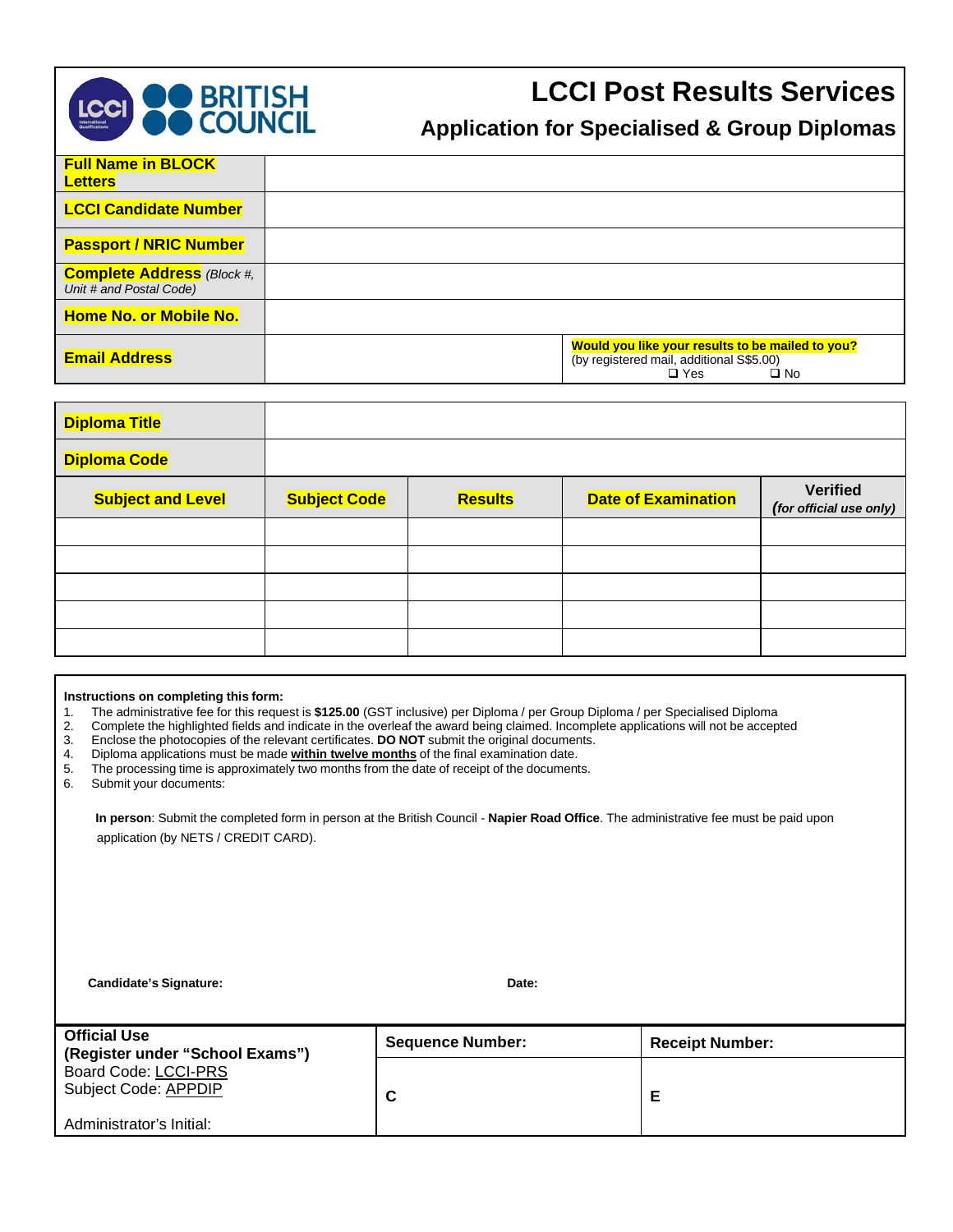#### **Financial and Quantitative Diplomas**

| <b>Title</b>                                                     | Code               | <b>Qualification Combinations</b>                                                                                                                                                                                                                                                                                                                                                                                                                                  | Total no.<br>of quals<br>required |
|------------------------------------------------------------------|--------------------|--------------------------------------------------------------------------------------------------------------------------------------------------------------------------------------------------------------------------------------------------------------------------------------------------------------------------------------------------------------------------------------------------------------------------------------------------------------------|-----------------------------------|
| Level 2 Diploma<br>in Bookkeeping<br>and Accounting              | DIPBK2             | Core subject (one subject only)<br>• Pearson LCCI Level 2 Certificate in Bookkeeping and Accounting (VRQ)<br><b>Optional subjects</b> (choose two from the following)<br>• Pearson LCCI Level 2 Award in Computerised Bookkeeping (VRQ)<br>Pearson LCCI Level 2 Certificate in Cost Accounting (VRQ) or Pearson                                                                                                                                                    | 3                                 |
|                                                                  |                    | CCI Level 2 Certificate in Cost Accounting<br>Pearson LCCI Level 2 Certificate in Business Statistics<br>Pearson LCCI Level 2 Certificate in Business Calculations<br>Core subjects (two subjects only)                                                                                                                                                                                                                                                            |                                   |
| Level 3 Diploma<br>in Accounting<br>and Finance                  | DIPAF13            | • Pearson LCCI Level 3 Certificate in Accounting (VRQ) or Pearson LCCI<br>Level 3 Certificate in Financial Accounting (VRQ)<br>• Pearson LCCI Level 3 Certificate in Cost and Management Accounting<br>(VRQ) or Pearson LCCI Level 3 Certificate in Cost and Management<br>Accounting                                                                                                                                                                              | 3                                 |
|                                                                  |                    | <b>Optional subjects</b> (choose one from the following)<br>· Pearson LCCI Level 3 Certificate in Business Statistics<br>Pearson LCCI Level 3 Certificate in Advanced Business Calculations<br>Pearson LCCI Level 3 Award in Computerised Accounting Skills<br>• Pearson LCCI Level 2 Award in Computerised Bookkeeping (VRQ)**                                                                                                                                    |                                   |
| Level 3 Diploma<br>in Computerised<br>Accounting*                |                    | Core subjects (two subjects only)<br>DIPCOMACC11 Pearson LCCI Level 3 Award in Computerised Accounting Skills<br>• Pearson LCCI Level 3 Certificate in Accounting (VRQ)                                                                                                                                                                                                                                                                                            | 3                                 |
|                                                                  |                    | <b>Optional subjects</b> (choose one from the following)<br>Pearson LCCI Level 3 Certificate in Advanced Business Calculations<br>• Pearson LCCI Level 3 Certificate in Cost and Management Accounting<br>(VRQ) or Pearson LCCI Level 3 Certificate in Cost and Management<br>Accounting<br>· Pearson LCCI Level 3 Certificate in Business Statistics                                                                                                              |                                   |
| Level 3 Group<br>Diploma in<br>Accounting                        | DIPGACC3           | Core subject (one subject only)<br>• Pearson LCCI Level 3 Certificate in Accounting (VRQ)<br><b>Optional subjects</b> (choose two from the following)                                                                                                                                                                                                                                                                                                              | 3                                 |
|                                                                  |                    | • Pearson LCCI Level 3 Certificate in Cost and Management Accounting<br>(VRQ) or Pearson LCCI Level 3 Certificate in Cost and Management<br>Accounting<br>· Pearson LCCI Level 3 Certificate in Business Statistics<br>• Pearson LCCI Level 3 Certificate in Advanced Business Calculations<br>Pearson LCCI Level 3 Award in Computerised Accounting Skills<br>• Pearson LCCI Level 2 Award in Computerised Bookkeeping (VRQ)**                                    |                                   |
| Level 3 Group<br>Diploma in Cost<br>and Management<br>Accounting | DIPGCMA3           | Core subject (one subject only)<br>• Pearson LCCI Level 3 Certificate in Cost and Management Accounting<br>(VRQ) or Pearson LCCI Level 3 Certificate in Cost and Management<br>Accounting                                                                                                                                                                                                                                                                          | 3                                 |
|                                                                  |                    | <b>Optional subjects</b> (choose two from the following)<br>• Pearson LCCI Level 3 Certificate in Accounting (VRQ) or Pearson LCCI<br>Level 3 Certificate in Financial Accounting (VRQ)<br>• Pearson LCCI Level 3 Certificate in Business Statistics<br>• Pearson LCCI Level 3 Certificate in Advanced Business Calculations<br>• Pearson LCCI Level 3 Award in Computerised Accounting Skills<br>• Pearson LCCI Level 2 Award in Computerised Bookkeeping (VRQ)** |                                   |
| Level 2<br>Diploma in<br>Bookkeeping<br>and                      | DIPBK <sub>2</sub> | Core subject (one subject only)<br>• Pearson LCCI Level 2 Certificate in Bookkeeping and Accounting (VRQ)                                                                                                                                                                                                                                                                                                                                                          | 3                                 |
| Accounting                                                       |                    | <b>Optional subjects</b> (choose two from the following)<br>• Pearson LCCI Level 2 Award in Computerised Bookkeeping (VRQ)<br>• Pearson LCCI Level 2 Certificate in Cost Accounting (VRQ) or Pearson<br>CCI Level 2 Certificate in Cost Accounting<br>Pearson LCCI Level 2 Certificate in Business Statistics<br>· Pearson LCCI Level 2 Certificate in Business Calculations                                                                                       |                                   |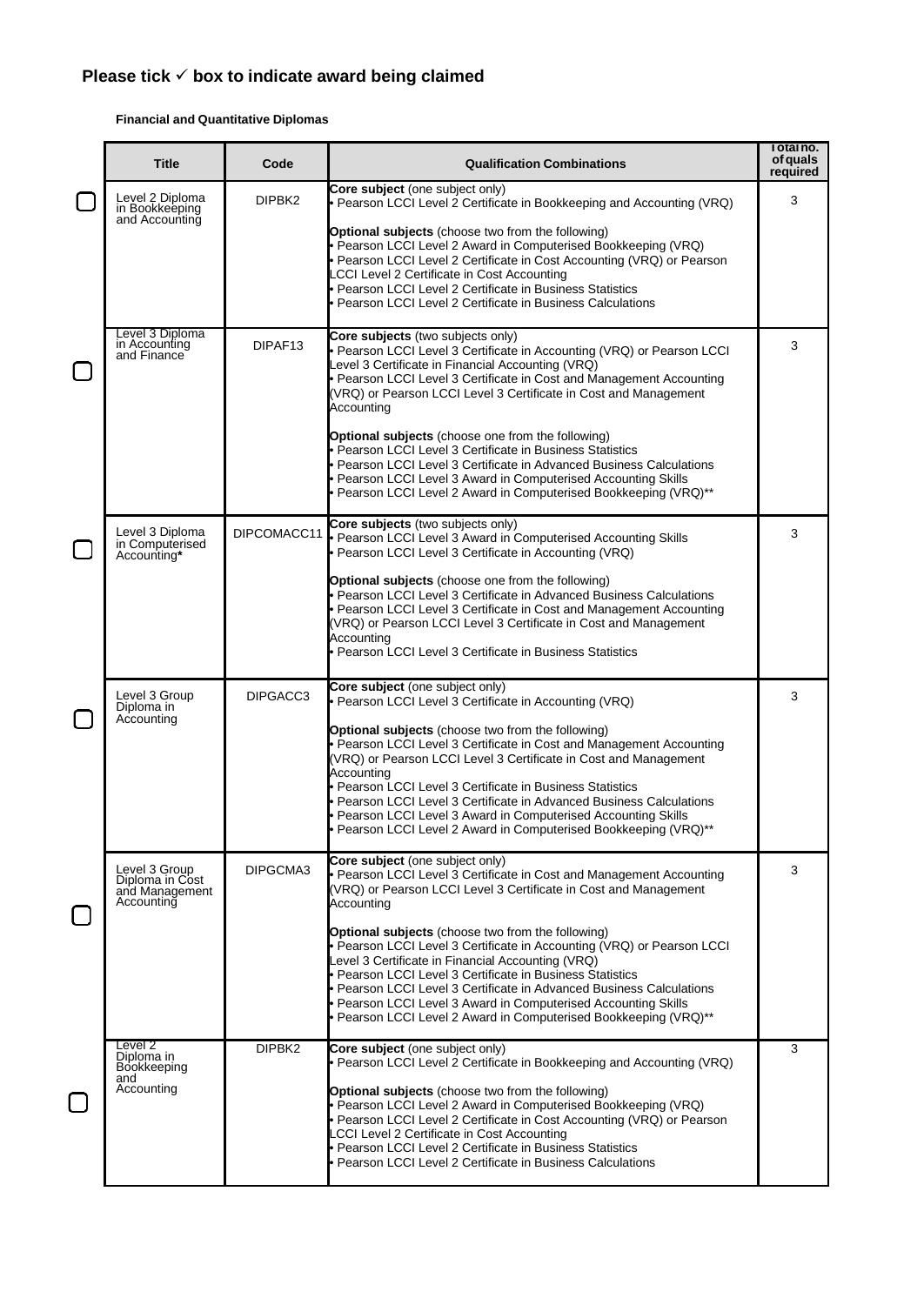| Level 4<br>Diploma in<br>Accounting<br>and<br>Finance*** | DIPAF14 | Core subjects (three subjects only)<br>• Pearson LCCI Level 4 Certificate in Financial Accounting (VRQ)<br>• Pearson LCCI Level 4 Certificate in Management Accounting (VRQ)<br>• Pearson LCCI Level 4 Certificate in Organisational Behaviour &<br>Performance (VRQ) |  |
|----------------------------------------------------------|---------|-----------------------------------------------------------------------------------------------------------------------------------------------------------------------------------------------------------------------------------------------------------------------|--|
|                                                          |         | No optional subjects to choose from. All core subjects must be completed.                                                                                                                                                                                             |  |

**\*The core component for this Diploma - Pearson LCCI Level 3 Award in Computerised Accounting Skills expires on 31 December 2021. Candidates must complete the qualification being withdrawn by the final assessment date of 31 December 2021, but will have 24 months from the final assessment date to claim the diploma.** 

**\*\*Due to the Pearson LCCI Level 3 Award in Computerised Accounting Skills expiring on 31 December 2021, the Pearson LCCI Level 2 Award in Computerised Bookkeeping (VRQ) has been added as an optional subject for these Diplomas.** 

**\*\*\*This diploma has core subjects that are being withdrawn and have a final assessment date of June 2022. Candidates must complete the qualifications being withdrawn by the final assessment date, but will have 24 months from the final assessment date to claim the diploma.**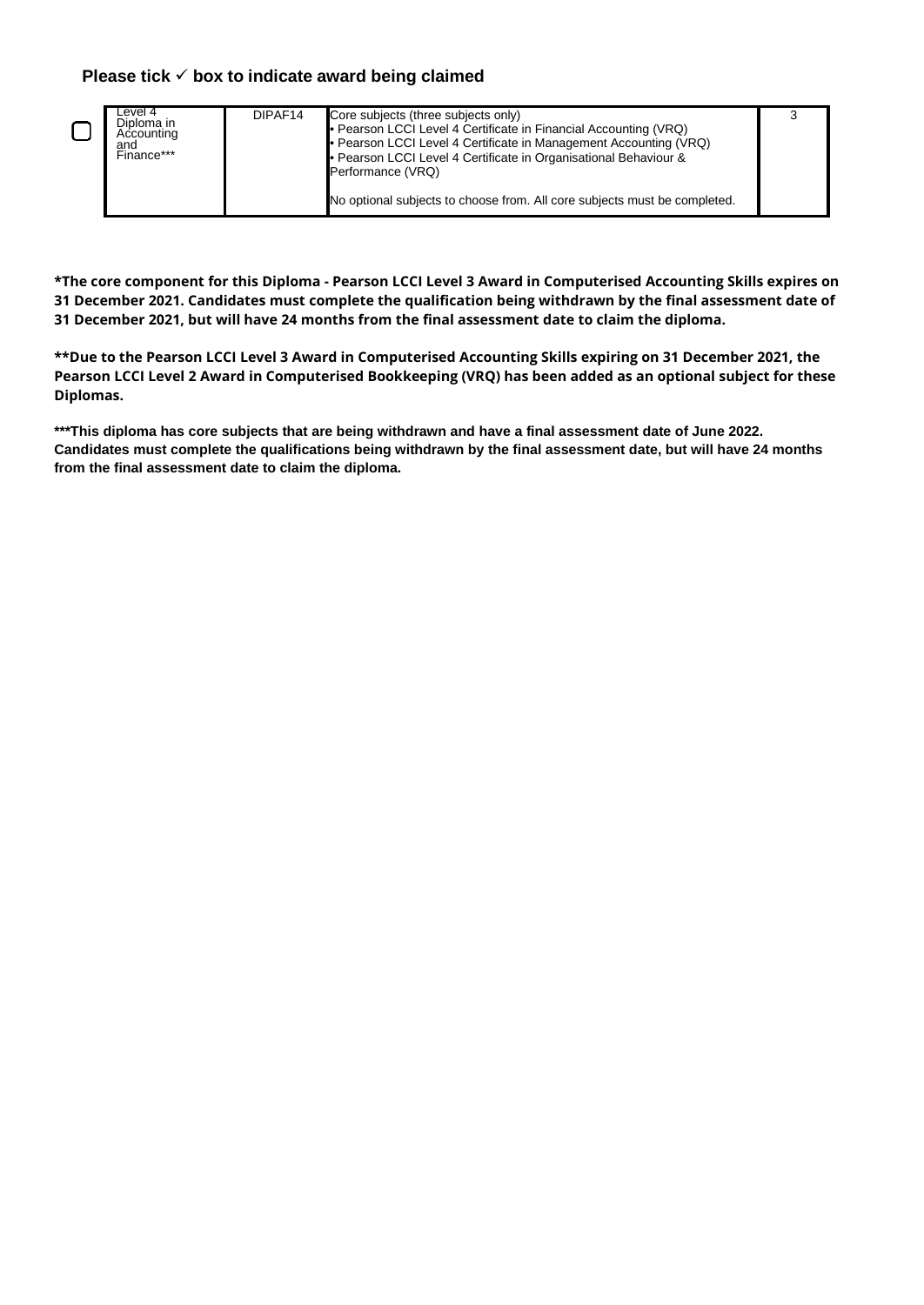**Business Diplomas and Advanced Diplomas**

**Important note: All Business and Marketing diplomas listed below have core subjects that are being withdrawn, and have a final assessment date of April 2022. Candidates must complete the qualifications being withdrawn by the final assessment date, but will have 24 months from the final assessment date to claim the diploma.**

| <b>Title</b>                                             | Code        | <b>Qualification Combinations</b>                                                                                                                                                                                                                                                                                                                                                                                                                                                                                                                                                                                                                                                                                       | Total no.<br>of quals<br>required |
|----------------------------------------------------------|-------------|-------------------------------------------------------------------------------------------------------------------------------------------------------------------------------------------------------------------------------------------------------------------------------------------------------------------------------------------------------------------------------------------------------------------------------------------------------------------------------------------------------------------------------------------------------------------------------------------------------------------------------------------------------------------------------------------------------------------------|-----------------------------------|
| evel 2 Diploma<br>in Business                            | DIPBUS218   | Core subject (one subject only)<br>· Pearson LCCI Level 2 Certificate in Business Fundamentals                                                                                                                                                                                                                                                                                                                                                                                                                                                                                                                                                                                                                          | 3                                 |
|                                                          |             | <b>Optional subjects</b> (choose two from the following)<br>· Pearson LCCI Level 2 Certificate in Business Calculations<br>Pearson LCCI Level 2 Certificate in Marketing Fundamentals<br>• Pearson LCCI Level 2 Certificate in Cost Accounting (VRQ) or Pearson LCCI<br>evel 2 Certificate in Cost Accounting<br>Pearson LCCI level 2 Certificate in Bookkeeping and Accounting (VRQ)<br>Pearson LCCI Level 2 Certificate in Business Statistics                                                                                                                                                                                                                                                                        |                                   |
| evel 2<br>Advanced<br>Diploma in                         |             | ADVDIPBUS218 Core subject (one subject only)<br>Pearson LCCI Level 2 Certificate in Business Fundamentals                                                                                                                                                                                                                                                                                                                                                                                                                                                                                                                                                                                                               | 4                                 |
| <b>Business</b>                                          |             | <b>Optional subjects</b> (choose three from the following)<br>Pearson LCCI Level 2 Certificate in Business Calculations<br>• Pearson LCCI Level 2 Certificate in Cost Accounting (VRQ) or Pearson LCCI<br>Level 2 Certificate in Cost Accounting<br>• Pearson LCCI level 2 Certificate in Bookkeeping and Accounting (VRQ)<br>• Pearson LCCI Level 2 Certificate in Marketing Fundamentals<br>Pearson LCCI Level 2 Certificate in Business Statistics                                                                                                                                                                                                                                                                   |                                   |
| Level 3 Diploma<br>in Business                           | DIPBUS318   | Core subjects (two subjects only)<br>• Pearson LCCI Level 3 Certificate in Business Principles and Enterprise<br><b>Pearson LCCI Level 3 Certificate in Advanced Business Calculations</b>                                                                                                                                                                                                                                                                                                                                                                                                                                                                                                                              | 3                                 |
|                                                          |             | <b>Optional subjects</b> (choose one from the following)<br>Pearson LCCI Level 3 Certificate in Modern Marketing Principles<br>Pearson LCCI Level 3 Certificate in Digital Marketing and Analytics<br>Pearson LCCI Level 3 Certificate in Public Relations and Media Relations<br>Pearson LCCI Level 3 Certificate in Customer Experience and<br>Communications<br>• Pearson LCCI Level 3 Certificate in Sales and Account Management<br>• Pearson LCCI Level 3 Certificate in Cost and Management Accounting<br>(VRQ) or Pearson LCCI Level 3 Certificate in Cost and Management<br>Accounting<br>• Pearson LCCI Level 3 Certificate in Accounting (VRQ)<br>Pearson LCCI Level 3 Certificate in Business Statistics    |                                   |
| Level 3<br>Advanced<br>Diploma in<br><b>Business and</b> | ADVDIPBE318 | Core subjects (two subjects only)<br>• Pearson LCCI Level 3 Certificate in Business Principles and Enterprise<br>Pearson LCCI Level 3 Certificate in Advanced Business Calculations                                                                                                                                                                                                                                                                                                                                                                                                                                                                                                                                     | 4                                 |
| Enterprise                                               |             | Optional subjects (choose two from the following)<br>• Pearson LCCI Level 3 Certificate in Modern Marketing Principles<br>• Pearson LCCI Level 3 Certificate in Digital Marketing and Analytics<br>• Pearson LCCI Level 3 Certificate in Public Relations and Media Relations<br>• Pearson LCCI Level 3 Certificate in Customer Experience and<br>Communications<br>· Pearson LCCI Level 3 Certificate in Sales and Account Management<br>· Pearson LCCI Level 3 Certificate in Cost and Management Accounting<br>(VRQ) or Pearson LCCI Level 3 Certificate in Cost and Management<br>Accounting<br>• Pearson LCCI Level 3 Certificate in Accounting (VRQ)<br>• Pearson LCCI Level 3 Certificate in Business Statistics |                                   |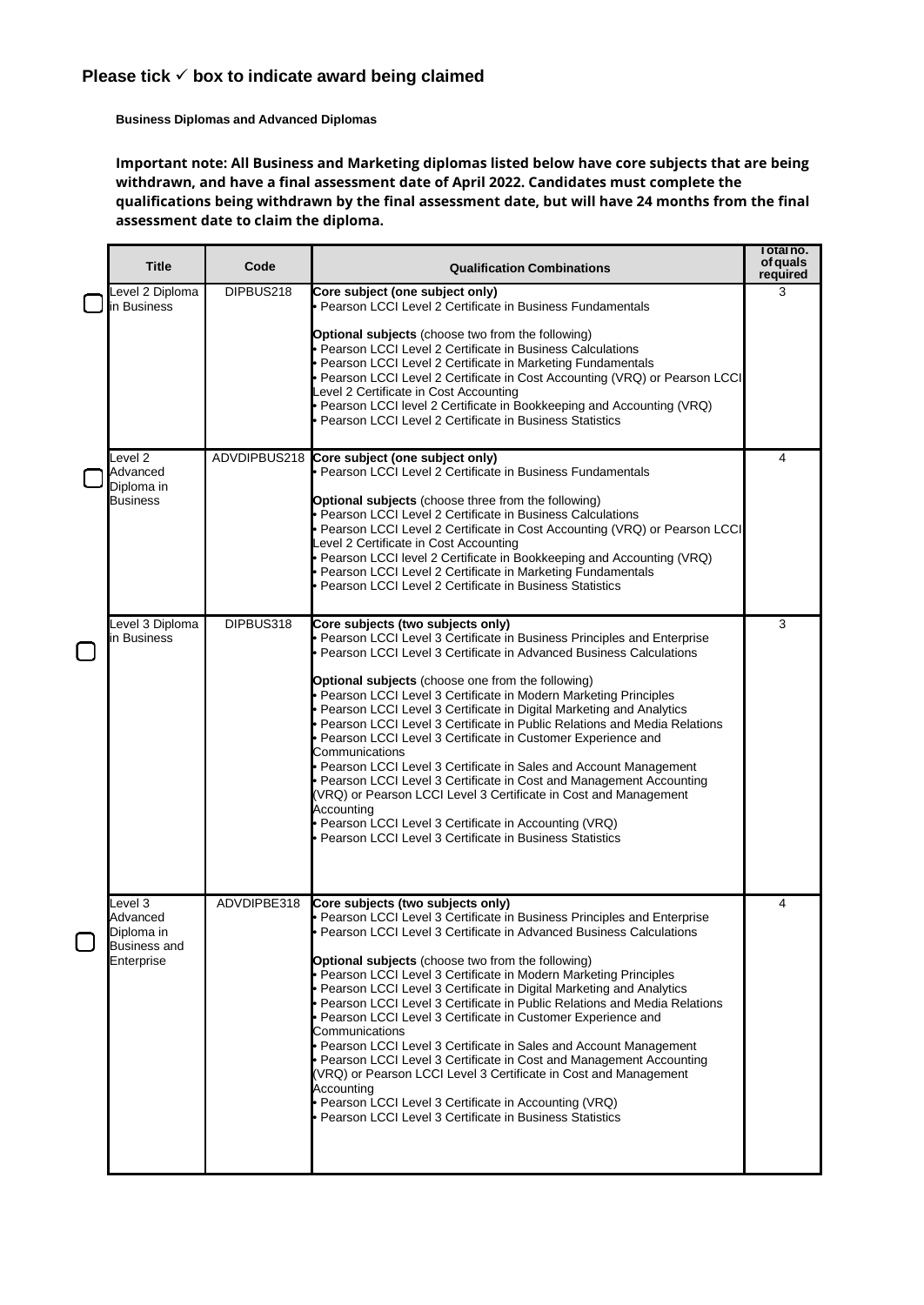#### **Marketing Diplomas and Advanced Diplomas**

| <b>Title</b>                                      | Code       | <b>Qualification Combinations</b>                                                                                                                                                                                                                                                                                                                                                                                                                                                                                                                                                                                                  | Total no.<br>of quals<br>required |
|---------------------------------------------------|------------|------------------------------------------------------------------------------------------------------------------------------------------------------------------------------------------------------------------------------------------------------------------------------------------------------------------------------------------------------------------------------------------------------------------------------------------------------------------------------------------------------------------------------------------------------------------------------------------------------------------------------------|-----------------------------------|
| Level 2 Diploma<br>in Marketing                   | DIPMKT218  | Core subjects (two subjects only)<br>· Pearson LCCI Level 2 Certificate in Marketing Fundamentals<br>• Pearson LCCI Level 2 Certificate in Copywriting and Content for Marketing<br><b>Optional subjects</b> (choose one from the following)<br>· Pearson LCCI Level 2 Certificate in Business Fundamentals<br>Pearson LCCI Level 2 Certificate in Business Calculations<br>Pearson LCCI Level 2 Certificate in Business Statistics                                                                                                                                                                                                | 3                                 |
| Level 2<br>Advanced<br>Diploma in<br>Marketing    |            | ADVDIPMKT218 Core subjects (three subjects only)<br>· Pearson LCCI Level 2 Certificate in Marketing Fundamentals<br>• Pearson LCCI Level 2 Certificate in Copywriting and Content for Marketing<br>• Pearson LCCI Level 2 Certificate in Business Fundamentals<br>Optional subjects (choose one from the following)<br>Pearson LCCI Level 2 Certificate in Business Calculations<br>Pearson LCCI Level 2 Certificate in Business Statistics                                                                                                                                                                                        | 4                                 |
| Level 3 Diploma<br>in Marketing                   | DIPMKT318  | Core subjects (two subjects only)<br>Pearson LCCI Level 3 Certificate in Modern Marketing Principles<br>Pearson LCCI Level 3 Certificate in Business Principles and Enterprise<br>Optional subjects (choose one from the following)<br>· Pearson LCCI Level 3 Certificate in Digital Marketing and Analytics<br>• Pearson LCCI Level 3 Certificate in Public Relations and Media Relations<br>· Pearson LCCI Level 3 Certificate in Customer Experience and<br>Communications<br>• Pearson LCCI Level 3 Certificate in Sales and Account Management<br>• Pearson LCCI Level 2 Certificate in Copywriting and Content for Marketing | 3                                 |
| Level 3 Diploma<br>in Marketing<br>Communications | DIPMKTC318 | Core subjects (three subjects only)<br>• Pearson LCCI Level 3 Certificate in Modern Marketing Principles<br>• Pearson LCCI Level 3 Certificate in Public Relations and Media Relations<br>· Pearson LCCI Level 3 Certificate in Customer Experience and<br>Communications<br>No optional subjects to choose from. All core subjects must be completed.                                                                                                                                                                                                                                                                             | 3                                 |
| Level 3 Diploma<br>in Sales and<br>Marketing      | DIPSMKT318 | Core subjects (three subjects only)<br>· Pearson LCCI Level 3 Certificate in Modern Marketing Principles<br>· Pearson LCCI Level 3 Certificate in Sales and Account Management<br>· Pearson LCCI Level 3 Certificate in Customer Experience and<br>Communications<br>No optional subjects to choose from. All core subjects must be completed.                                                                                                                                                                                                                                                                                     | 3                                 |
| Level 3 Diploma<br>in Digital<br>Marketing        | DIPDMKT318 | Core subject (one subject only)<br>• Pearson LCCI Level 3 Certificate in Digital Marketing and Analytics<br><b>Optional subjects</b> (choose two from the following)<br>· Pearson LCCI Level 3 Certificate in Modern Marketing Principles<br>Pearson LCCI Level 3 Certificate in Customer Experience and<br>Communications<br>• Pearson LCCI Level 2 Certificate in Copywriting and Content for<br>Marketing                                                                                                                                                                                                                       | 3                                 |